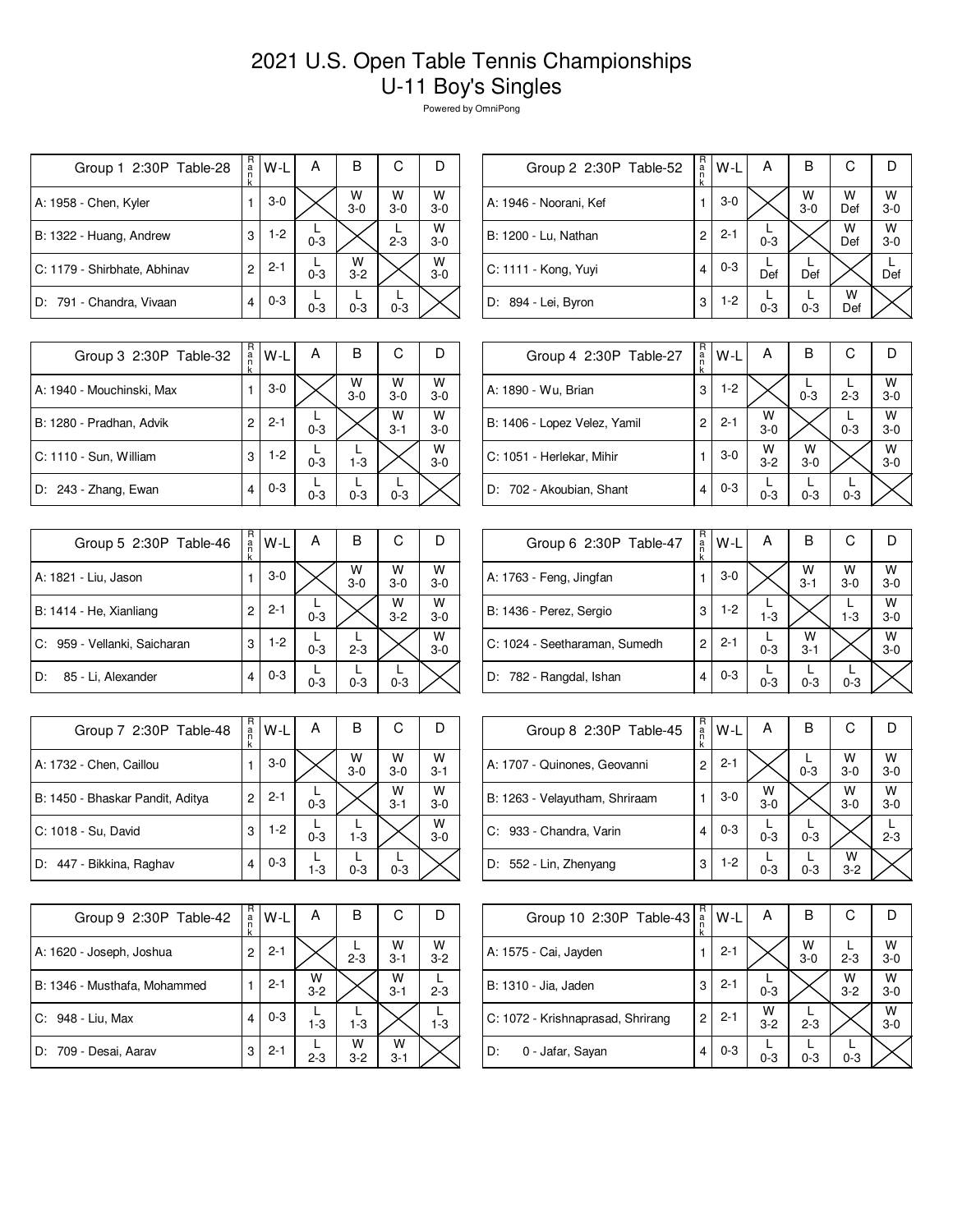## 2021 U.S. Open Table Tennis Championships U-11 Boy's Singles

Powered by OmniPong

| Group 11 2:30P Table-44        | R<br>a<br>n<br>k | W-L     | А            | B       | С            |              |
|--------------------------------|------------------|---------|--------------|---------|--------------|--------------|
| A: 1553 - Velayutham, Sivaraam | 2                | $2 - 1$ |              | $1 - 3$ | w<br>$3 - 0$ | W<br>$3 - 0$ |
| B: 1490 - Zhang, Joe           |                  | $3-0$   | W<br>$3 - 1$ |         | W<br>$3-0$   | W<br>$3-0$   |
| C: 1000 - Kini, Adhrit         | 3                | $1 - 2$ | $0 - 3$      | $0 - 3$ |              | W<br>$3-0$   |
| D:<br>0 - Liu, Jiagi           |                  | $0 - 3$ | $0 - 3$      | $0 - 3$ | $0 - 3$      |              |